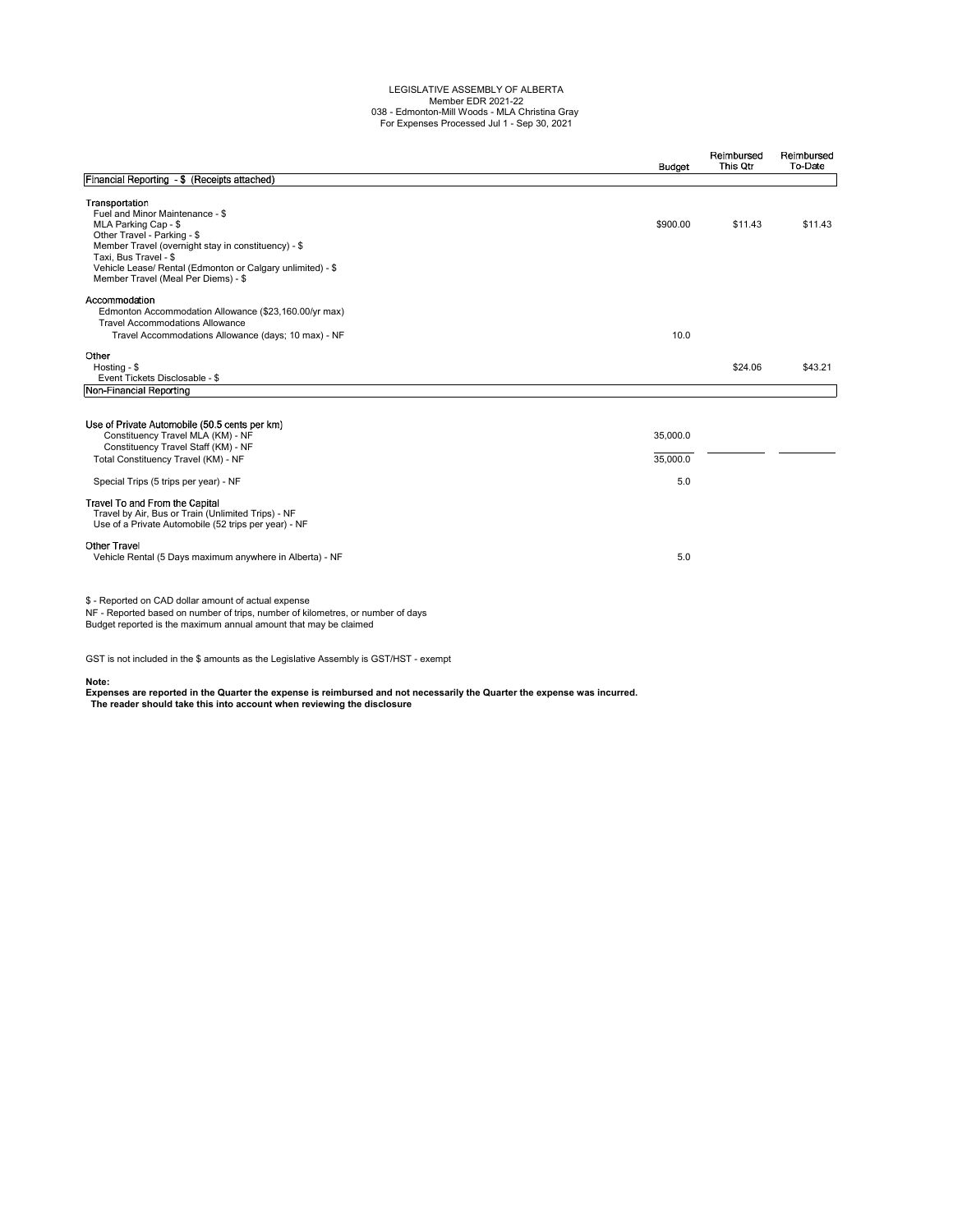

| <b>Receipt Description</b> | Stakeholder meeting |
|----------------------------|---------------------|
| Member Name                | Christina Gray      |
| Claimant                   | Christina Gray      |
| <b>Expense Category</b>    | Member Parking      |



I hereby certify that the whole of the expenditure was incurred and that amounts claimed have not previously been paid to me or on my behalf.